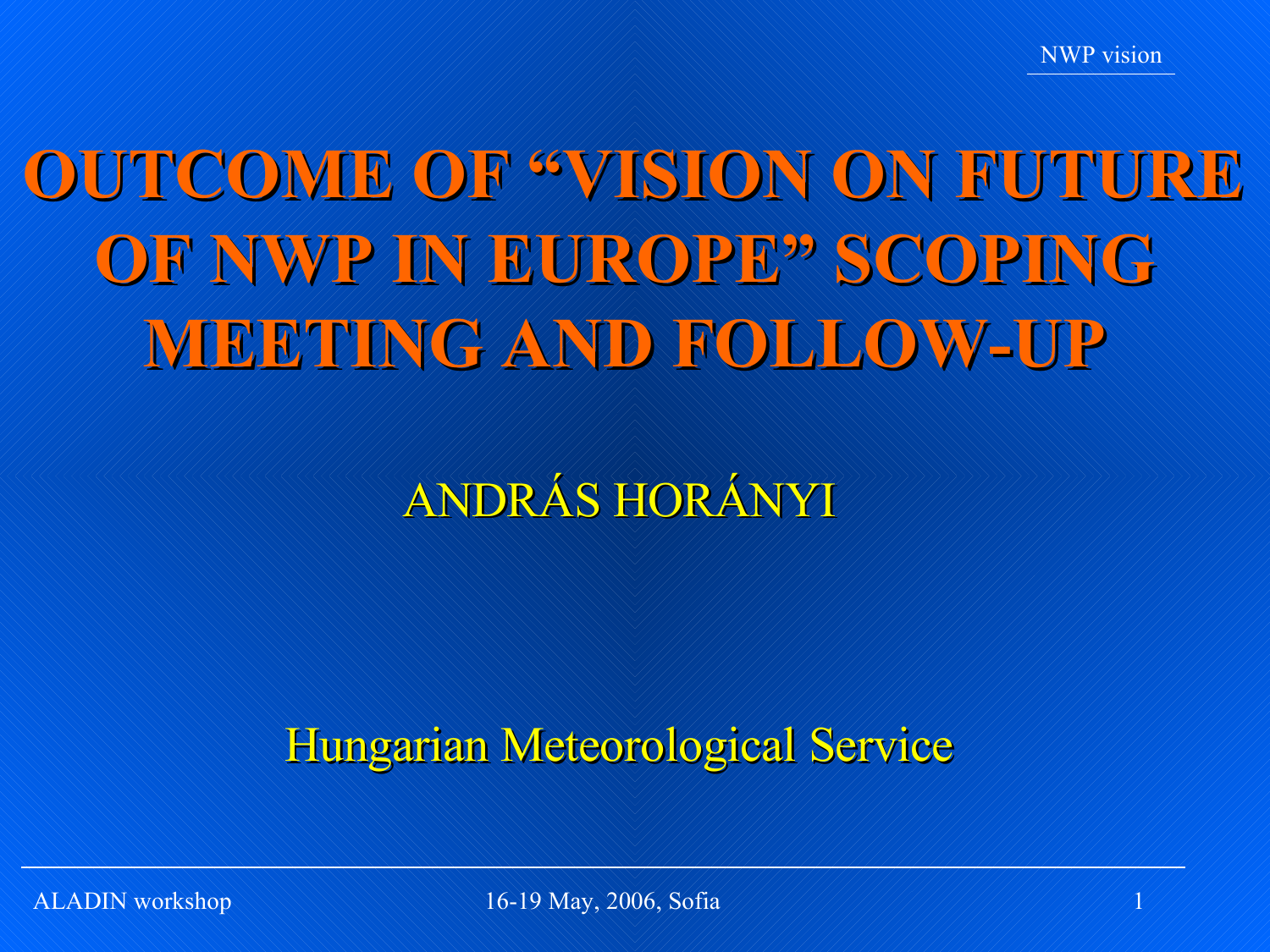

## **CONTENT**

- Background
- NWP vision meeting in Reading
- What to do now?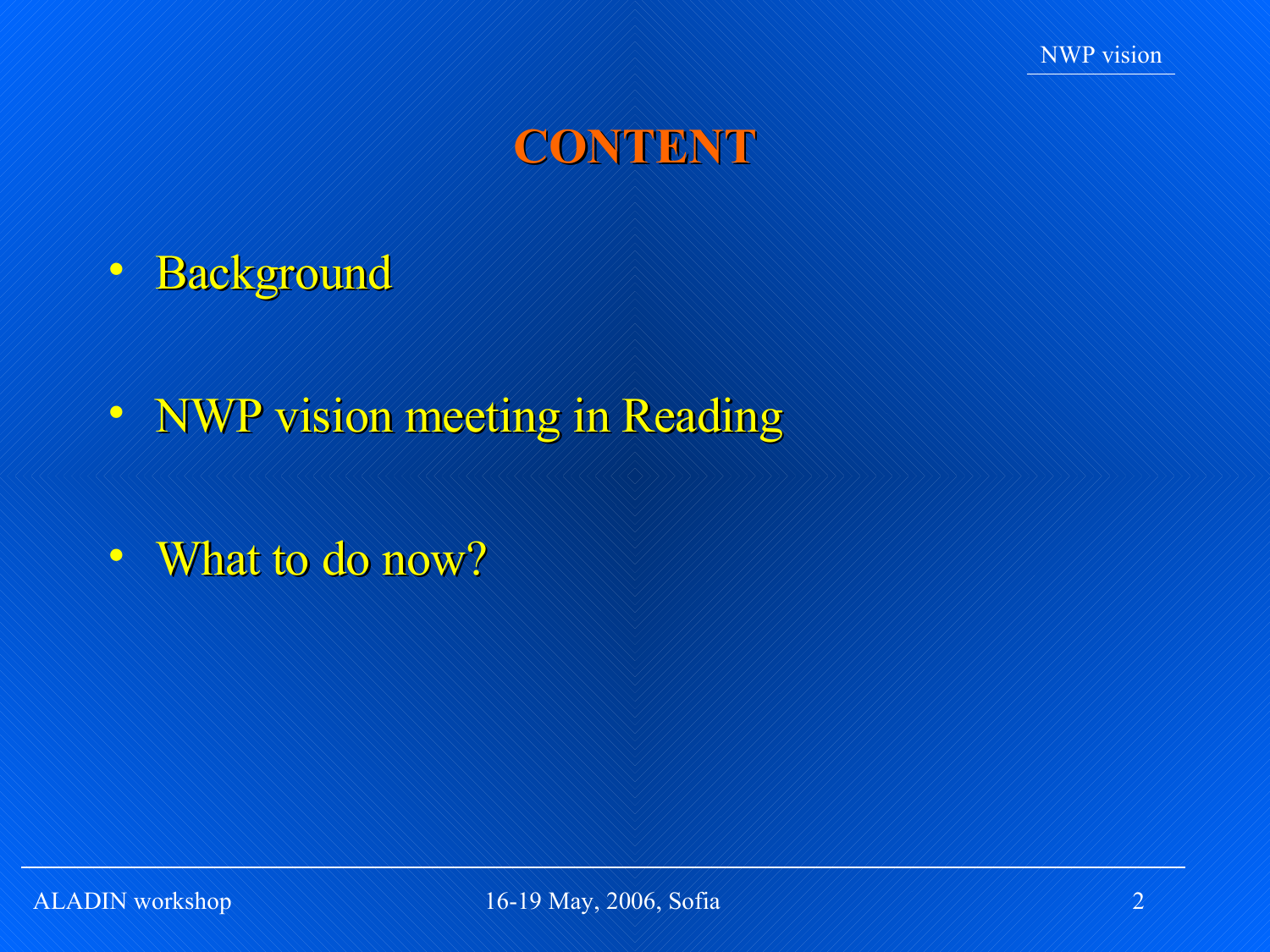## **BACKGROUND**

- Document ("A vision for numerical weather prediction in Europe") prepared by Met. Office for the EUMETNET Council (in 2005) – A vision for coordinated Europe
- NWP "scoping meeting", 24<sup>th</sup> of November, 2005, Exeter – Basic ingredients of the "vision workshop"
- "NWP vision" workshop, 15-17 March, 2006, Reading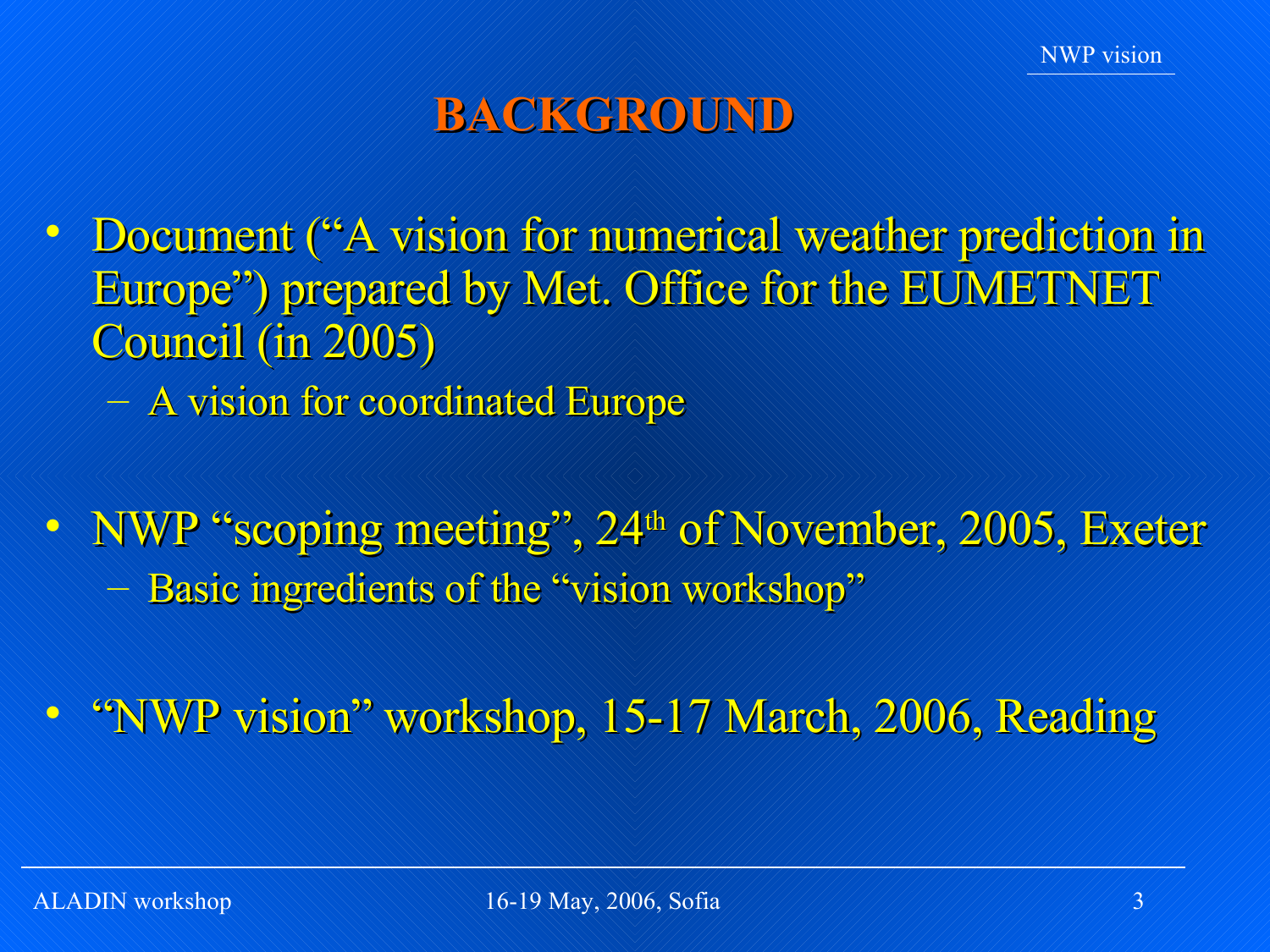# **NWP VISION WORKSHOP: SUBJECTS**

- Setting the scene
- Future expectations for NWP (users, EU)
- Infrastructure (HPC, observations, GRID technology)
- Interoperability (backups, data format, communications)
- Code cooperation (ALADIN-HIRLAM)
- European joint forecasting system (multi-model ensembles, targeted observations, decision making tools)
- Opportunities (harmonisation and collaboration)
- Affordability and data policy (EUMETNET as umbrella)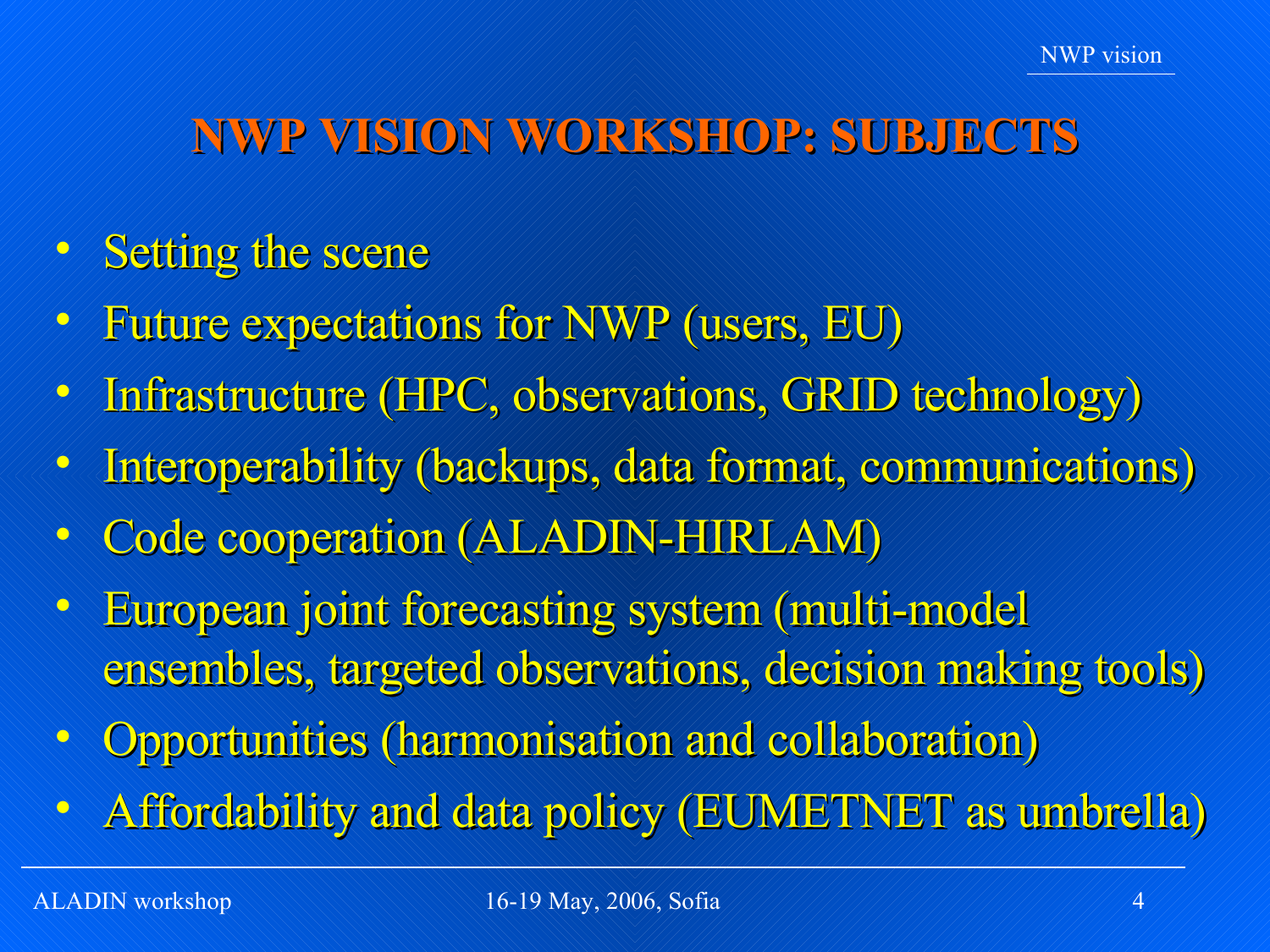- **NWP VISION WORKSHOP: INTEROPERABILI**
- Common methodology for the provision of LBCs
- Common interface with post-processing
- More general use of ECMWF software tools
- Common approach to the framework for running NWP systems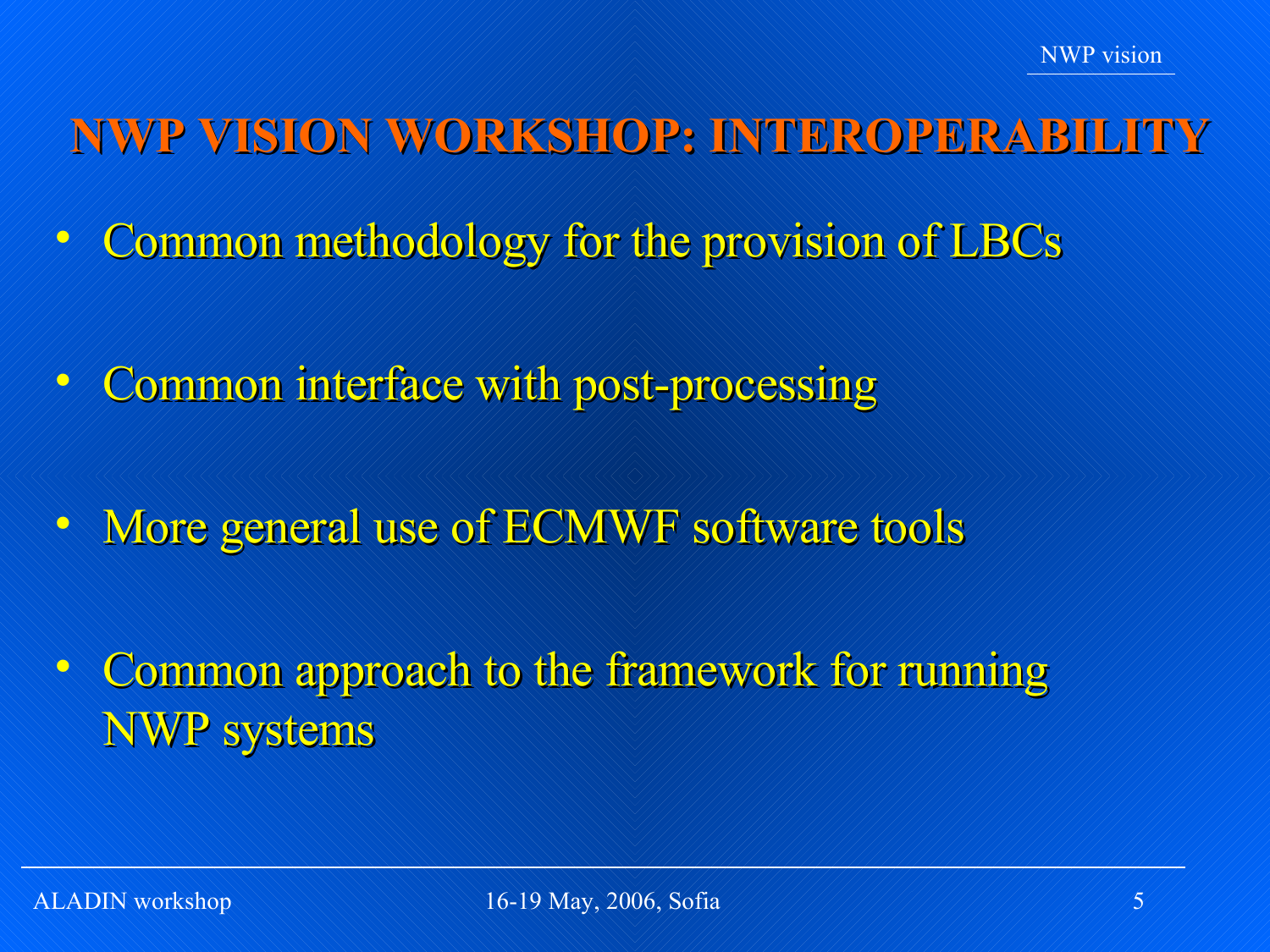# **NWP VISION WORKSHOP: IMPROVED FRAMEWORK FOR COLLABORATION**

- Further develop the NWP vision through regular meetings
- Reorganization and strengthening of SRNWP (full project proposal until spring, 2007)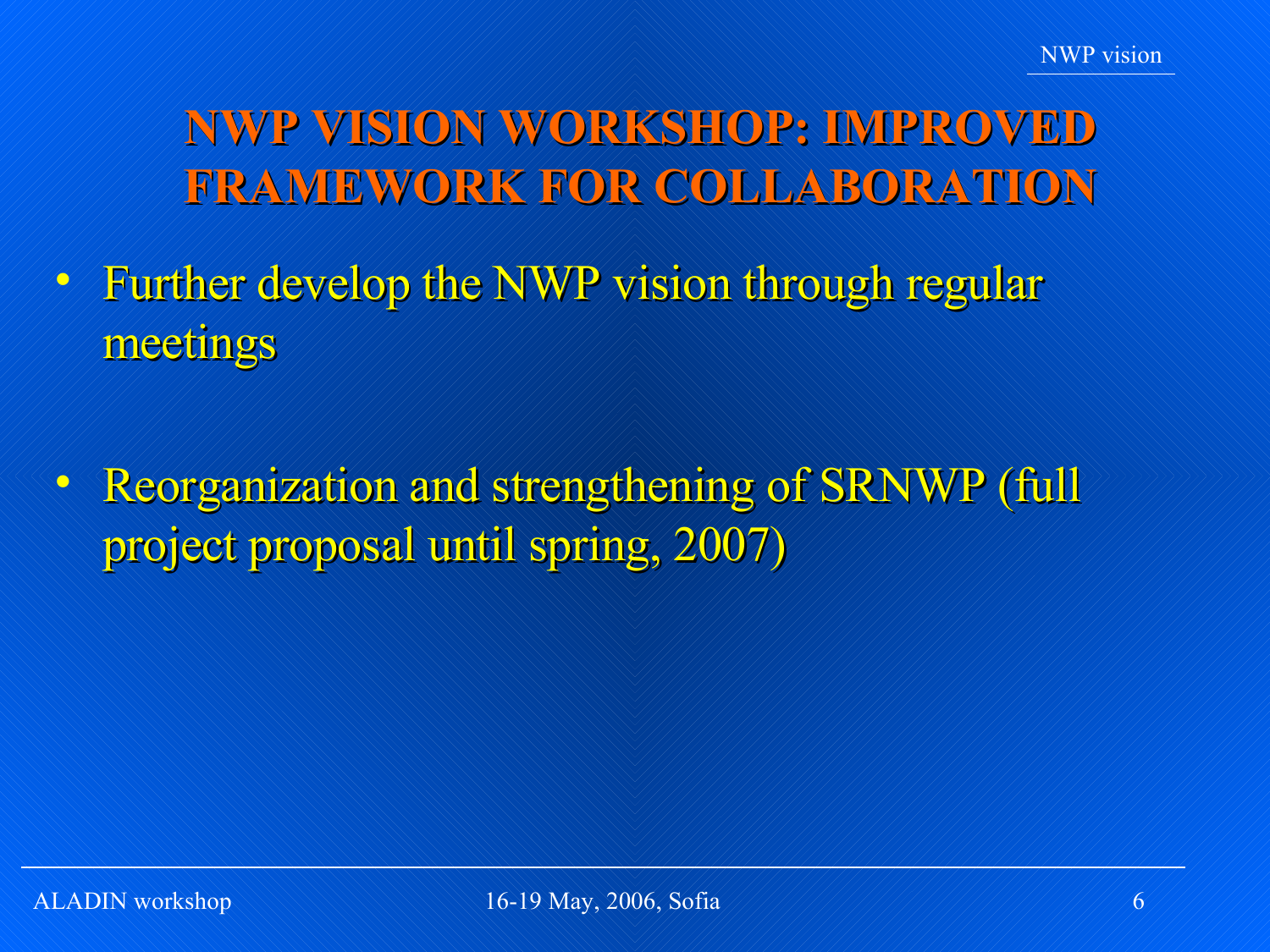## **NWP VISION WORKSHOP: SOCIO-ECONOMIC IMPACT**

- Better cooperation with academia and non-meteorological organizations
- **Link to GMES and EU FP7 projects**
- Collect experiences from experts already involved in socioeconomic studies
- Project for model verification and user benefits
- Forum for distinguished customers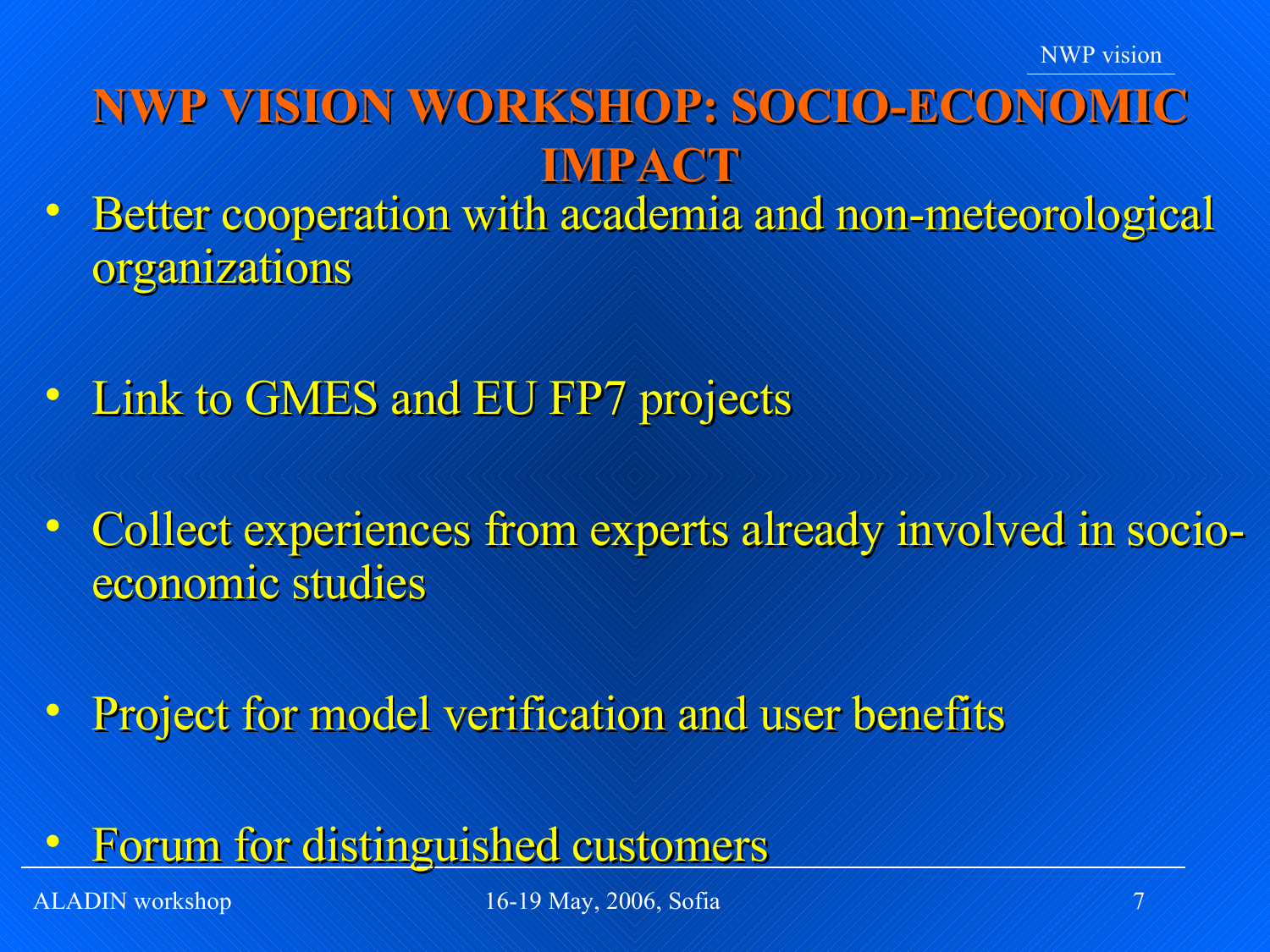**NWP VISION WORKSHOP: EUROPEAN INTERACTIVE MULTI-MODEL LAM**

• Development of independent validation of existing multi-model systems

• Evaluation of the potential for multi-model ensembles

• Engagement in THORPEX discussions he specification of TIGGE-LAM (initiate the European LAM component of TIGGE)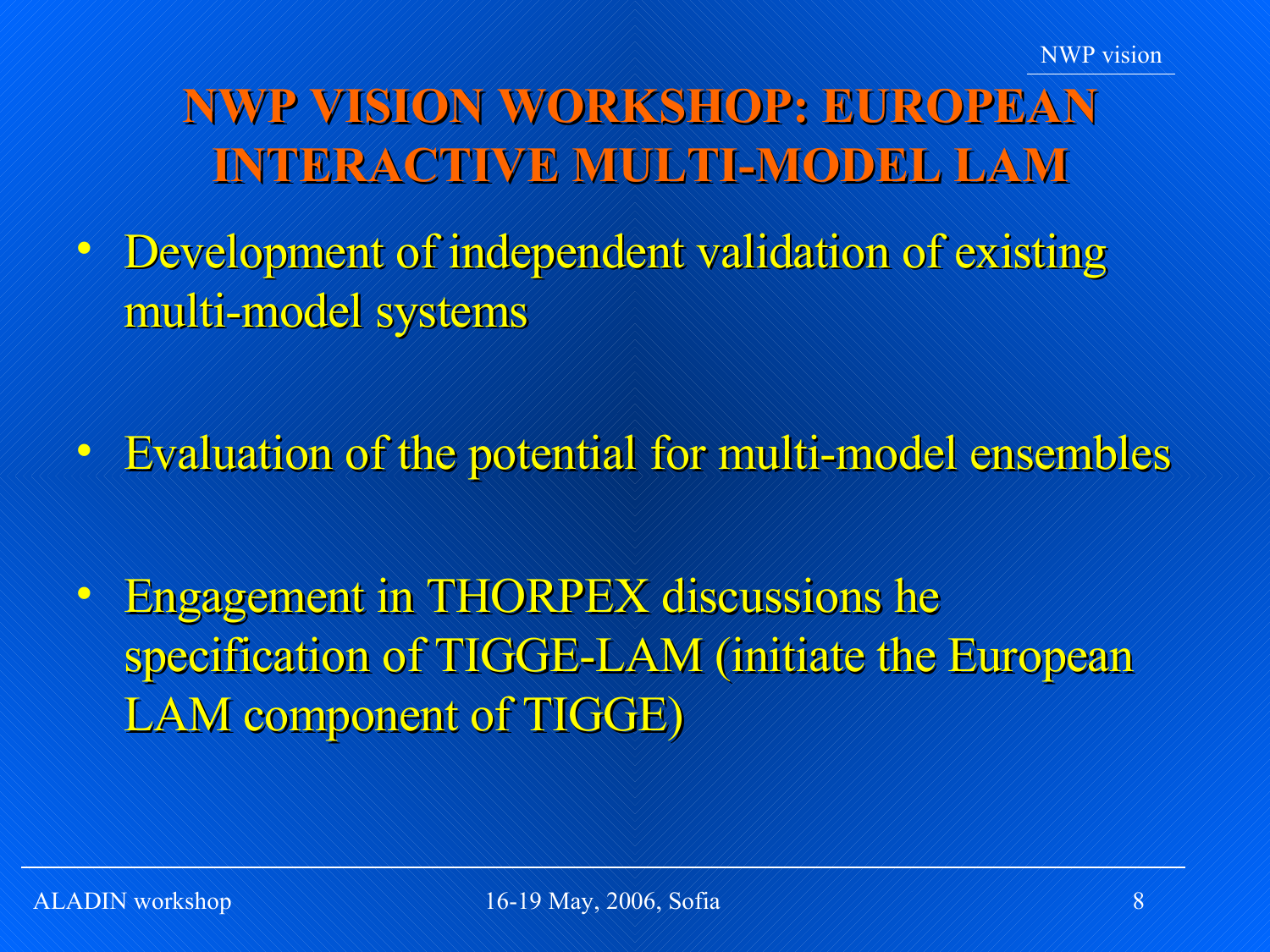# **NWP VISION WORKSHOP: ADAPTING TO THE ENHANCED NWP CAPABILITY**

• Define NWP requirements for observations (EUCOS)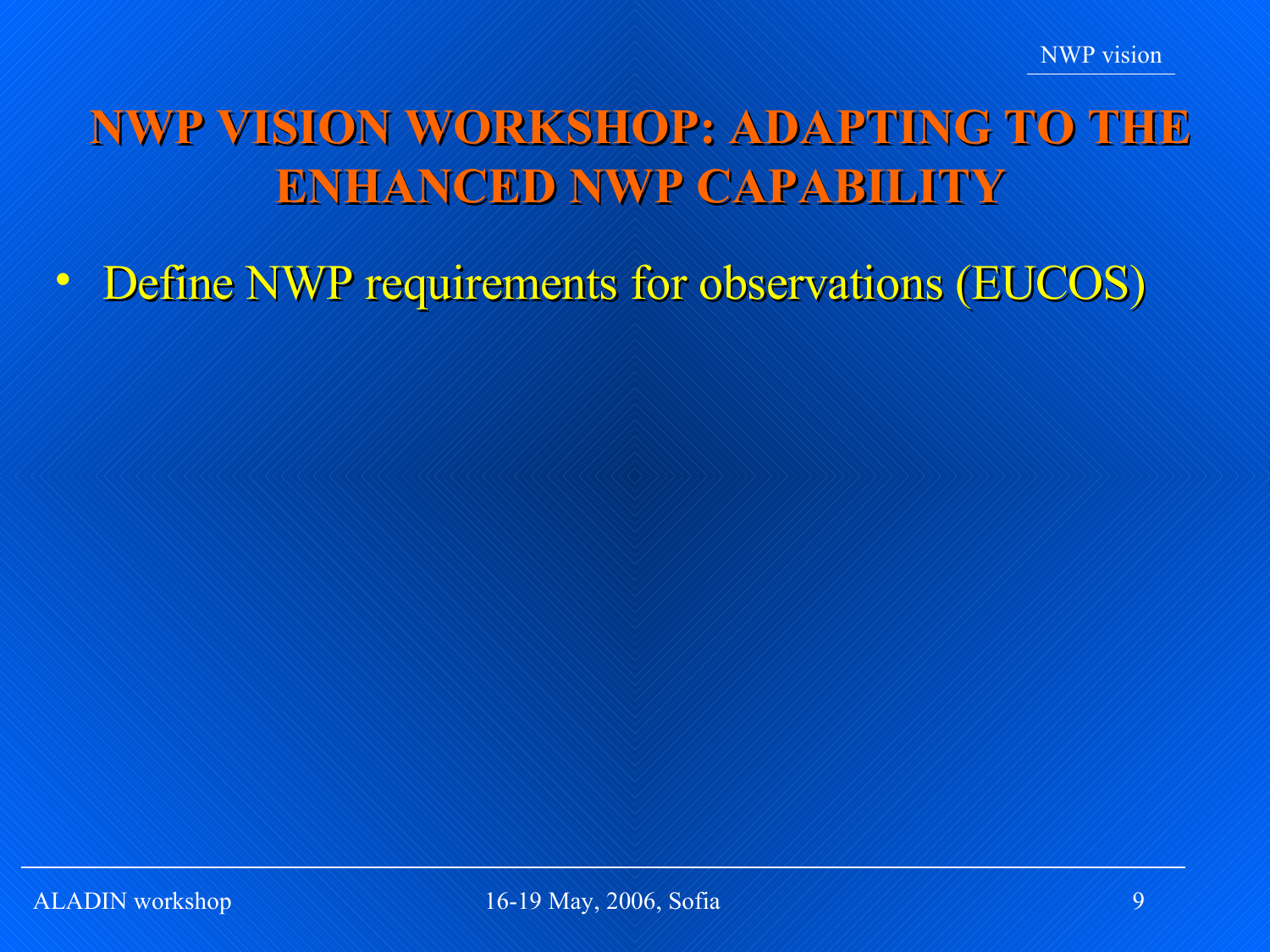## **NWP VISION WORKSHOP: QUICK WINS**

- Identification of common format for exchange of some products
- Creation of information hub for the organization of GRIB codes

• Draft programme proposal for the renewal of SRNWP to be discussed in the SRNWP meeting and to be submitted to EUMETNET Council at spring, 2007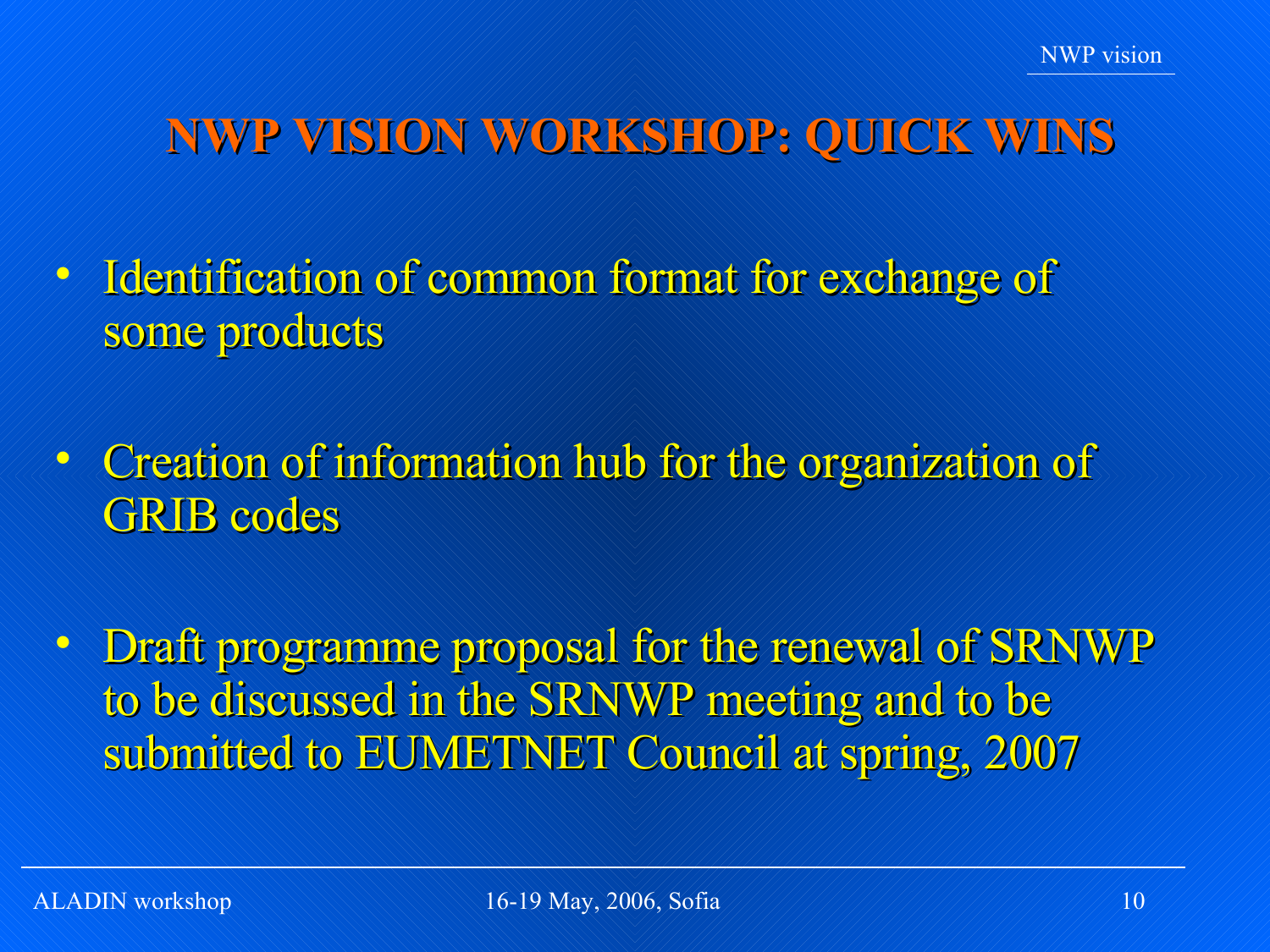## **WHAT NEXT?**

- Recent SRNWP Programme is valid until the end of 2007
- Proposal for new SRNWP project
- Discussions during the EWGLAM/SRNWP meeting in autumn
- Proposal for the EUMETNET Council for spring, 2007